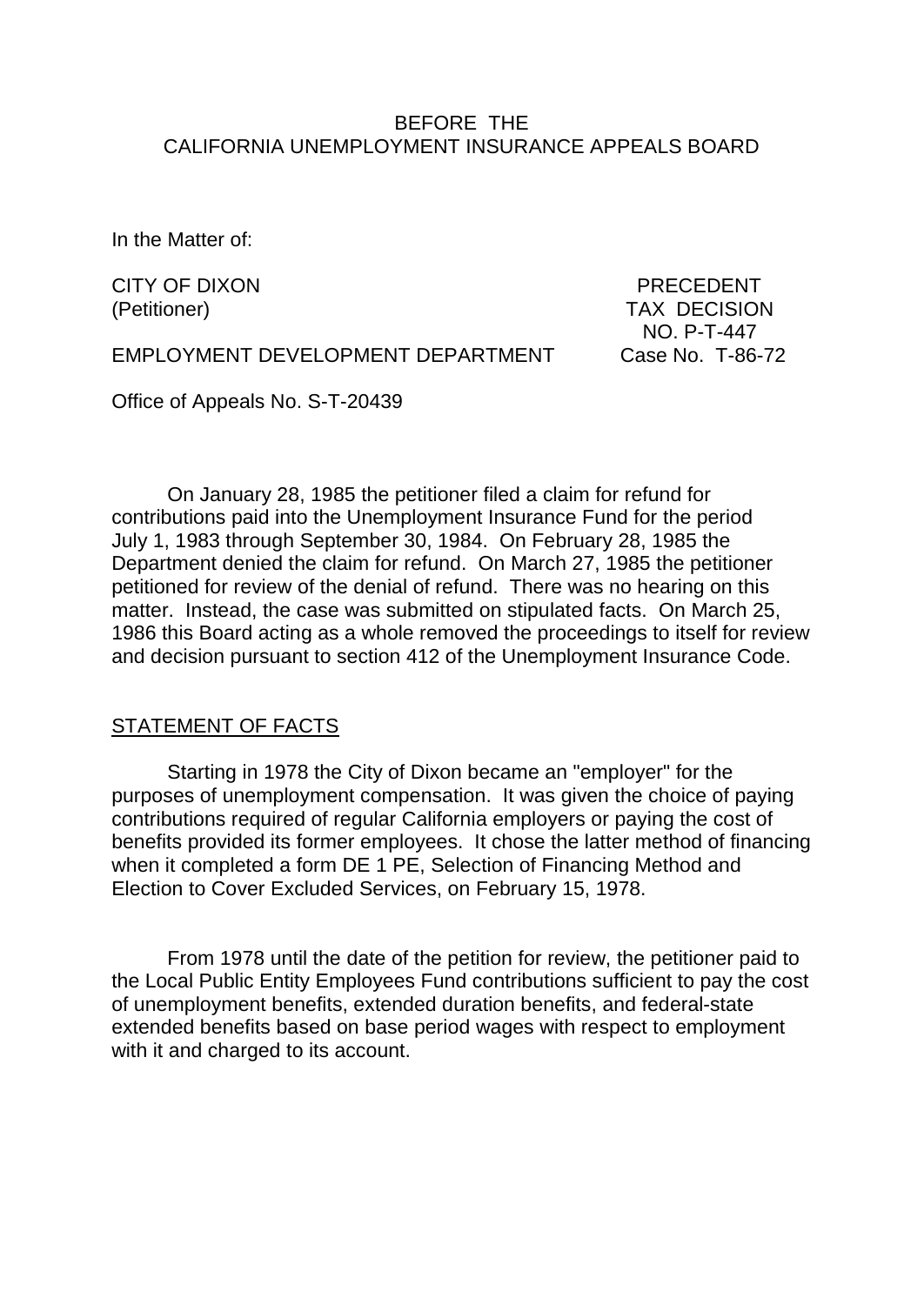On May 22, 1984 the District Court of Appeal issued City of Sacramento et al v. State of California, 156 Cal. App.3d 182. The petitioner maintains that as a result of this decision local government employers are not required to pay contributions for financing unemployment compensation for its former employees. It argues that the 1978 amendments to the Unemployment Insurance Code imposed a state-mandated program for which reimbursement is required under California Constitution, Article XIII(B), section 6, and Revenue and Taxation Code, section 2231(a). It is therefore claiming a refund of the contributions it paid into the Local Public Entity Employees Fund for the period July 1, 1983 through September 30, 1984, and is now paying contributions under protest.

The Department maintains that the State of California, in order to remain in conformity with federal requirements, must cover employees of governmental entities. The entity then, as a California employer, is required to pay contributions to the Unemployment Fund. While some local entities may be entitled to reimbursement for the cost of coverage, the Legislature has not amended the provisions of the Unemployment Insurance Code which require all employers to pay contributions. Therefore, it is contended the Department must collect employment taxes from the local government entities on either the regular tax or reimbursement basis.

The Department does not contest that the court held the local entities were entitled to reimbursement but maintains that the entities as California employers are still required to pay contributions. To obtain relief the entity must apply to the Controller pursuant to the States Mandates Apportionment System.

## REASONS FOR DECISION

Under the Federal Unemployment Tax (FUTA), 26 U.S.C. sections 3301, et seq, employers must pay federal unemployment taxes on wages paid to its employees. However, if the Secretary of Labor "certifies" a state to the Secretary of Treasury, employers in that state may obtain a credit of up to 90 percent against their basic FUTA tax liability for unemployment taxes paid to the state Unemployment Fund (26 U.S.C. section 3304(a) and (c)).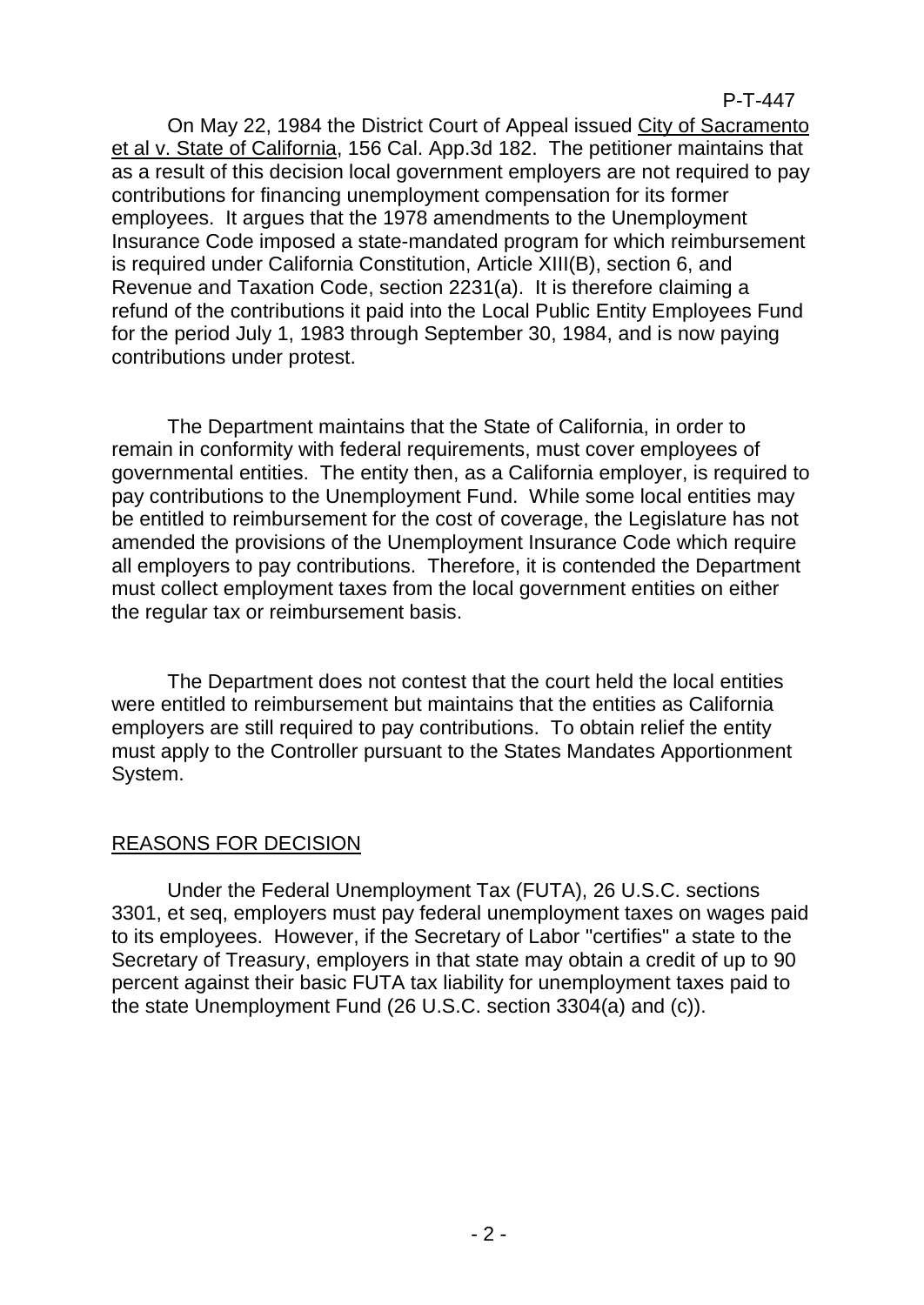Prior to January 1, 1978, states were not required to cover employees of public entities in order to obtain certification from the Secretary of Labor. Although the entities could elect coverage for employees, California had not required such coverage. In 1976 Congress provided that in order to receive certification, a state must cover employment which had been excluded solely by reason of section 3306(c)(7). This provision had excluded service in the employ of a state or one of its subdivisions. Accordingly, after the enactment of Public Law 94-566, except for certain services not relevant herein, all service in the employ of a subdivision of the state had to be covered for unemployment compensation.

In order to comply with requirements of Federal Law, the State Legislature enacted Chapter 2, Statutes of 1978. This Chapter made, inter alia, the following changes:

(1) An "employment unit" for the purposes of the Unemployment Insurance Code was defined to include a subdivision of the state, county, city, etc.

(2) The term "employment" was extended to include employment by individuals in the service of subdivisions of the State of California, including cities.

(3) Public entities were given authority to elect financing either by paying regular contributions or by paying into the Unemployment Fund the cost of benefits, including extended duration benefits and federal-state extended benefits, based upon base period wages paid with respect to employment and charged to its account.

(4) Governmental employers were permitted to utilize the financing provided by Article 7 (commencing with section 841) of Chapter 3, Part 1, Division 1 of the Unemployment Insurance Code.

Section 842 (a) then provided as follows: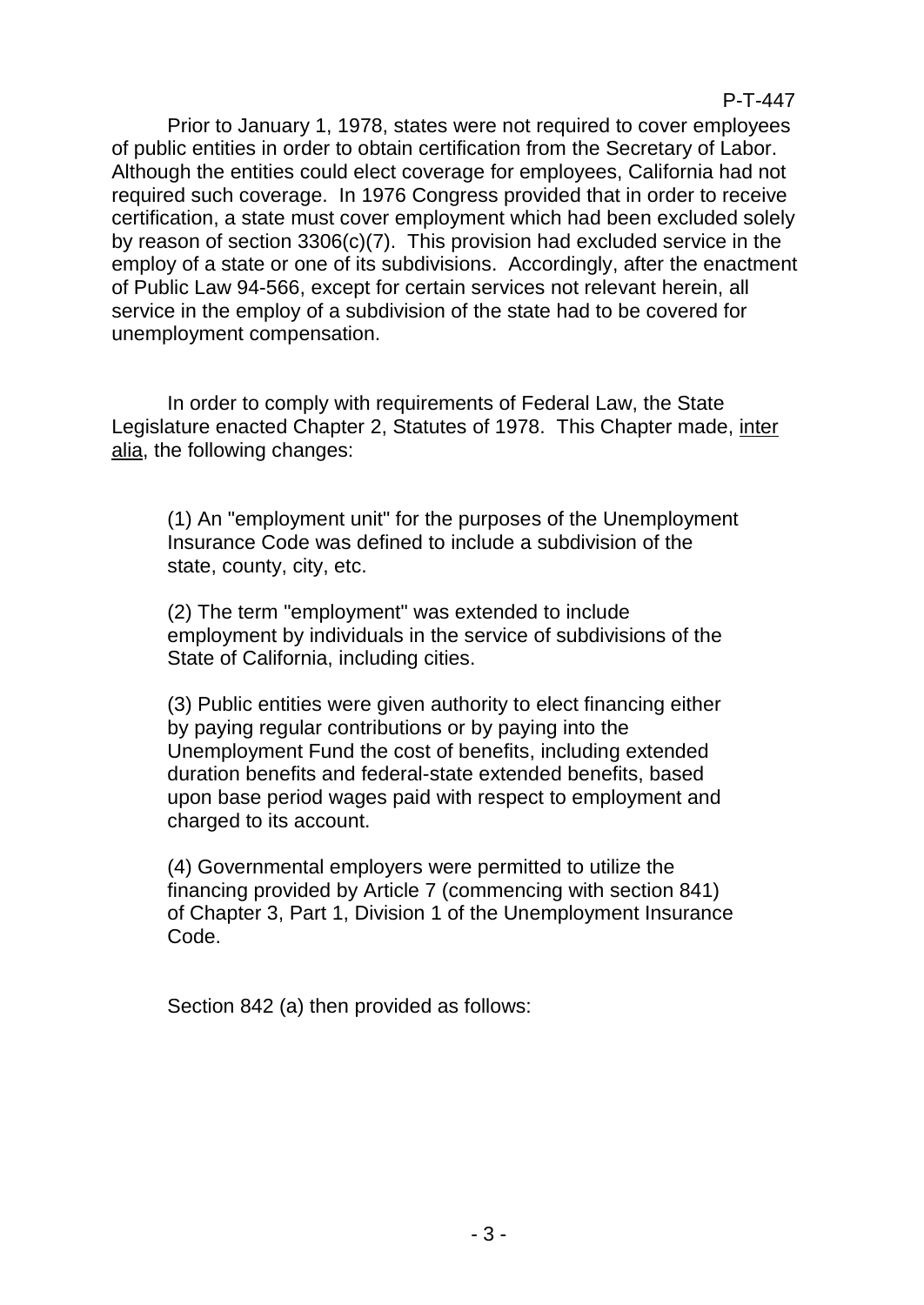"Each local public entity may, in lieu of the contributions required of employers, elect pursuant to this article to pay into the Unemployment Fund the cost of benefits paid, including extended duration benefits and federal-state extended benefits, based on base period wages with respect to employment for such local public entity and charged to its account in the manner provided by Section 1026. . . ."

Article 7 established the means by which an election would be made and payments would be made into the Unemployment Fund. Section 848, for instance, provided;

"For each fiscal year each local public entity . . . shall remit on or before the last day of the calendar month following the close of each calendar quarter, to the State Treasurer for deposit in the Local Public Entity Employees Fund in the State Treasury, an amount computed by multiplying the tax rate by total wages as defined by Section 940. . . ."

Since 1972, with certain exceptions, the state was required to reimburse each local entity for the cost of a new program or higher level of service mandated by the state. Section 2271 of the Revenue and Taxation Code excluded from subvention cost mandated by the Federal Government. The statutory provisions were inserted in the State Constitution (Article XIIIB of the California Constitution). Section 6 of the article provides:

"Whenever the Legislature . . . mandates a new program or higher level of service on any local government, the state shall provide a subvention of funds to reimburse such local government for the costs of such program or increased level of service . . . ."

The City of Sacramento and the County of Los Angeles filed claims with the State Board of Control for reimbursement of the cost of unemployment insurance. The Board had denied the claims on the ground that the coverage was mandated by the Federal Government. In City of Sacramento v. State of California (1984), 156 Cal.App.3d 182, the Court of Appeal found that these costs were not federally mandated, and local government was entitled to reimbursement. The court granted a peremptory writ of mandate compelling the Board of Control to grant a hearing on the claims of the local entities.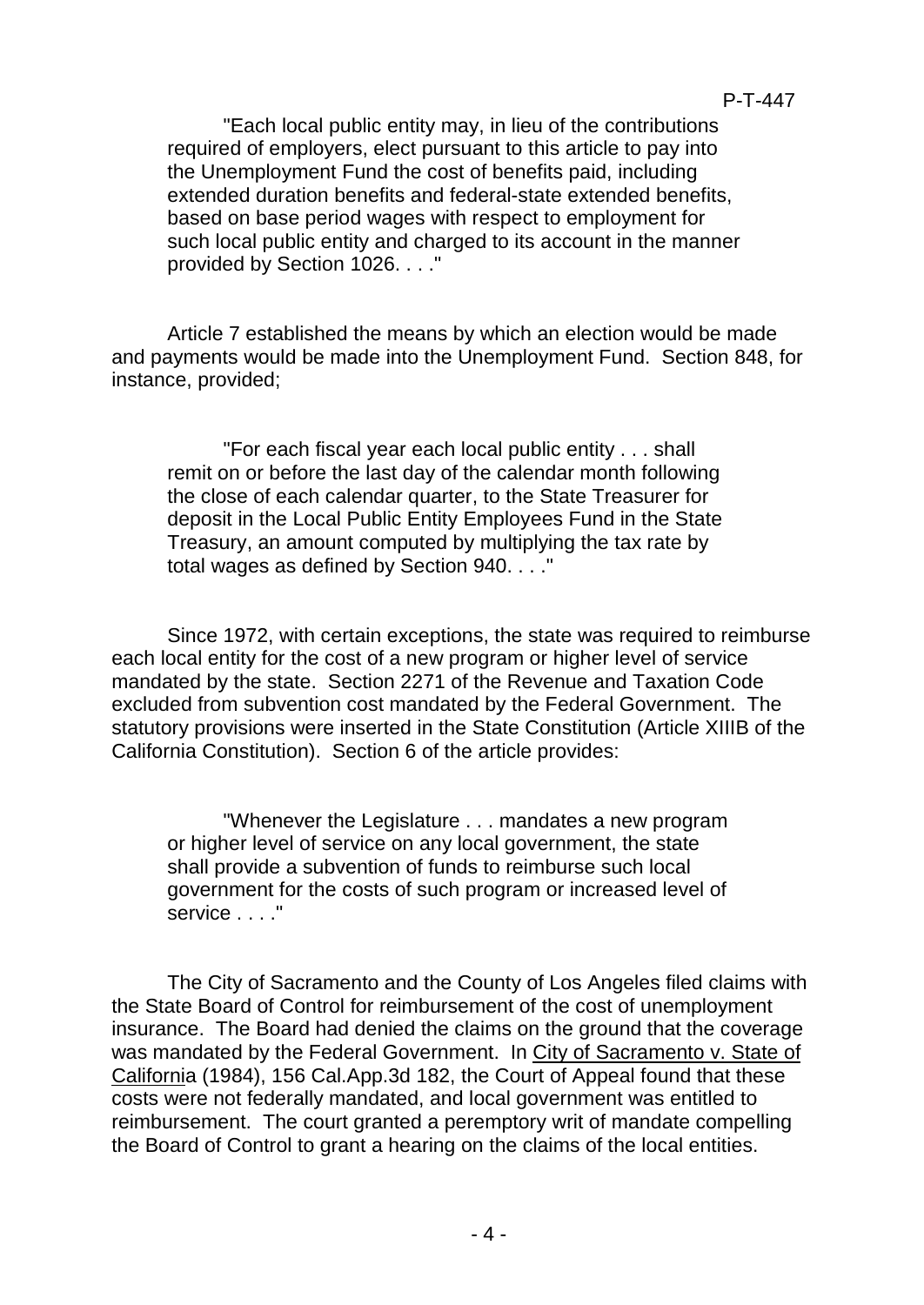Although the court had decided the state must reimburse the local entities, it did not thereby declare the provisions requiring the local entities to make payments into the Local Public Entities Employees Fund or the Unemployment Fund unconstitutional. The court did not establish a procedure for reimbursement. The city contends that even though the court did not affect these provisions, the import of the decision indicated that the employer should be relieved of payment.

In County of Contra Costa v. State of California (1986), 177 Cal.App.3d 62, the plaintiffs attempted to escape the effect of legislation enacted after 1975 which imposed mandates which were reimbursable under Article XIIIB of the Constitution. The trial court ruled that the legislation was void or had become unenforceable because the state had failed to reimburse local governments. The Court of Appeal reversed. Unlike the constitutional provisions adopted by other states, the California Constitution did not make the statutes which imposed mandates themselves unenforceable. The Constitution instead required the state reimburse the entity through some mechanism. The local entities are still required to comply with state statutes and to exhaust any administrative remedies provided thereunder. Accordingly, the fact that the state is required to subvent funds does not invalidate the other provisions in the California law.

On March 10, 1986, the state adopted a procedure for reimbursing some local entities, including cities, the cost of unemployment insurance. The Legislature appropriated \$44,000,000 for making reimbursements to local public entities, except fee-supported special districts, for the cost of unemployment compensation for the fiscal years ending 1985 and 1986 (Chapter 1217, Statutes of 1985). Reimbursement is limited to claims and other costs incurred for the period beginning July 1, 1984. No reimbursement is allowed for claims filed before that date. In the present instance, the last quarter of the period for which the petitioner seeks a refund is included in the appropriation, but the rest of the period is outside the period covered by the appropriation.

It may be contended that since the Legislature has not made provision for payment for years before the fiscal year 1985, there is no administrative procedure open to the petitioner. Therefore, presumably it should have an opportunity to seek redress otherwise. While a court may have the authority to make this decision, an administrative agency may not declare statutes unconstitutional (Appeals Board Decision No. P-T-13). Since section 842 during the period in question required the petitioner to pay into the Local Public Entity Employees Fund, we cannot absolve it of that responsibility.